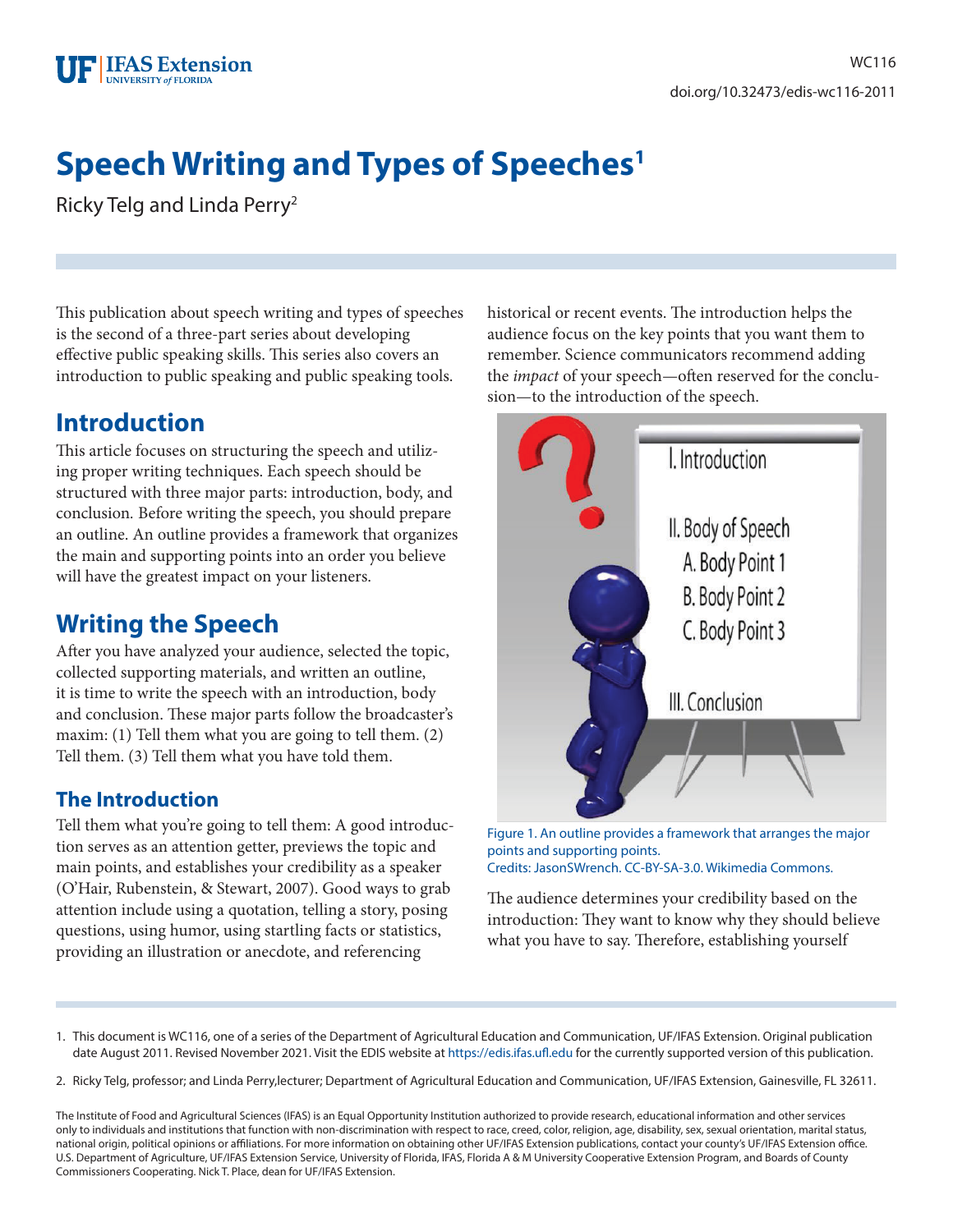as a credible speaker in the introduction is imperative, especially for a persuasive speech, so that the audience will want to be persuaded by you. You should include some experience or knowledge that shows why you are credible on the topic as well as using credible sources.

#### **The Body**

Tell them: The body is the largest part of the speech, where you will use credible sources, such as science journal articles, and mention those sources during the speech. The main points of the speech are contained in this section and should flow from the speech's goal and thesis statement. It is advisable to limit your content to between two and five main points, with a maximum of seven main points. Science communicators recommend using three main points for speeches about science (AAAS, n.d.). If you have too many main points, your audience will forget them. Focusing on three main points and providing effective supporting points for each main point makes your speech more memorable. Supporting points justify your main points, and help substantiate your thesis.

#### **The Conclusion**

Tell them what you told them: The conclusion wraps up the presentation by providing a summary of what the audience was supposed to have learned or to have been persuaded to do during the presentation. You can signal that the conclusion is approaching by using key phrases, such as "finally," "let me close by saying," and "in conclusion." Because the conclusion is the last opportunity to motivate your listeners, it should end strongly with an impact statement. For a persuasive speech, a strong ending is a *call to action*, where you tell the audience what they should do with the information they have learned.

Many times, you can use a mirrored-conclusion that ties back to, or "mirrors," the information you provide in the introduction. For example, if you use statistics as an attention-getter in the introduction to a speech about recycling on campus, your speech's beginning and ending might sound something like this:

**Introduction**: "According to the University of Florida's Office of Sustainability, the campus used more than 4 million trash bags in 2006 alone, weighing 163 tons without the trash. Altogether, UF generates over 14,000 tons of trash per year."

**Mirrored Conclusion**: "Each time you are about to throw a bottle, can, or newspaper in the trash, decide to recycle it instead and help reduce the 14,000 tons of waste we create each year at UF."

#### **Conversational Speech**

You should write the speech like you talk and then edit it for grammar. Follow these writing tips to make your speech as conversational as possible:

- *Use short sentences of 20 words or fewer*. We usually do not use long sentences in a conversations. Short sentences—even sentence fragments—are fine for a speech.
- *Avoid complicated sentence structures*. Simple sentences that have a subject, verb, and object are perfect for public speaking.
- *Use contractions*. "Do not" and "cannot" can be too formal for most speeches. "Don't" and "can't" are fine. Be careful of contractions ending in "-ve" (e.g., "would've," "could've") because they sound like "would of" and "could of."
- *Avoid jargon or technical language*. Use words that your audience already knows and define any unfamiliar terms that you must use.
- *Round large numbers*. Detailed numbers should be avoided.
- *Use repetition*. The same word or phrase used repeatedly can help emphasize major points and help your audience remember your speech.
- *Write with visual imagery.* Use vivid language to help your listeners "see" what you are saying and visualize the situation you are describing. Visual aids are especially effective in helping listeners understand complex topics.

### **Types of Speeches**

Speeches can be divided into the following categories: the informative speech, the persuasive speech, and speeches for special occasions.

#### **Informative Speech**

If the speech's purpose is to define, explain, describe, or demonstrate, it is an informative speech. The goal of an informative speech is to provide information completely and clearly so that the audience understands the message. Examples of informative speeches include describing the life cycle stages of an egg to a chicken, explaining how to operate a camera, or demonstrating how to cook a side dish for a meal. The organization of the speech depends on your specific purpose and varies depending on whether you are defining, explaining, describing, or demonstrating. Informative demonstration speeches lend themselves well